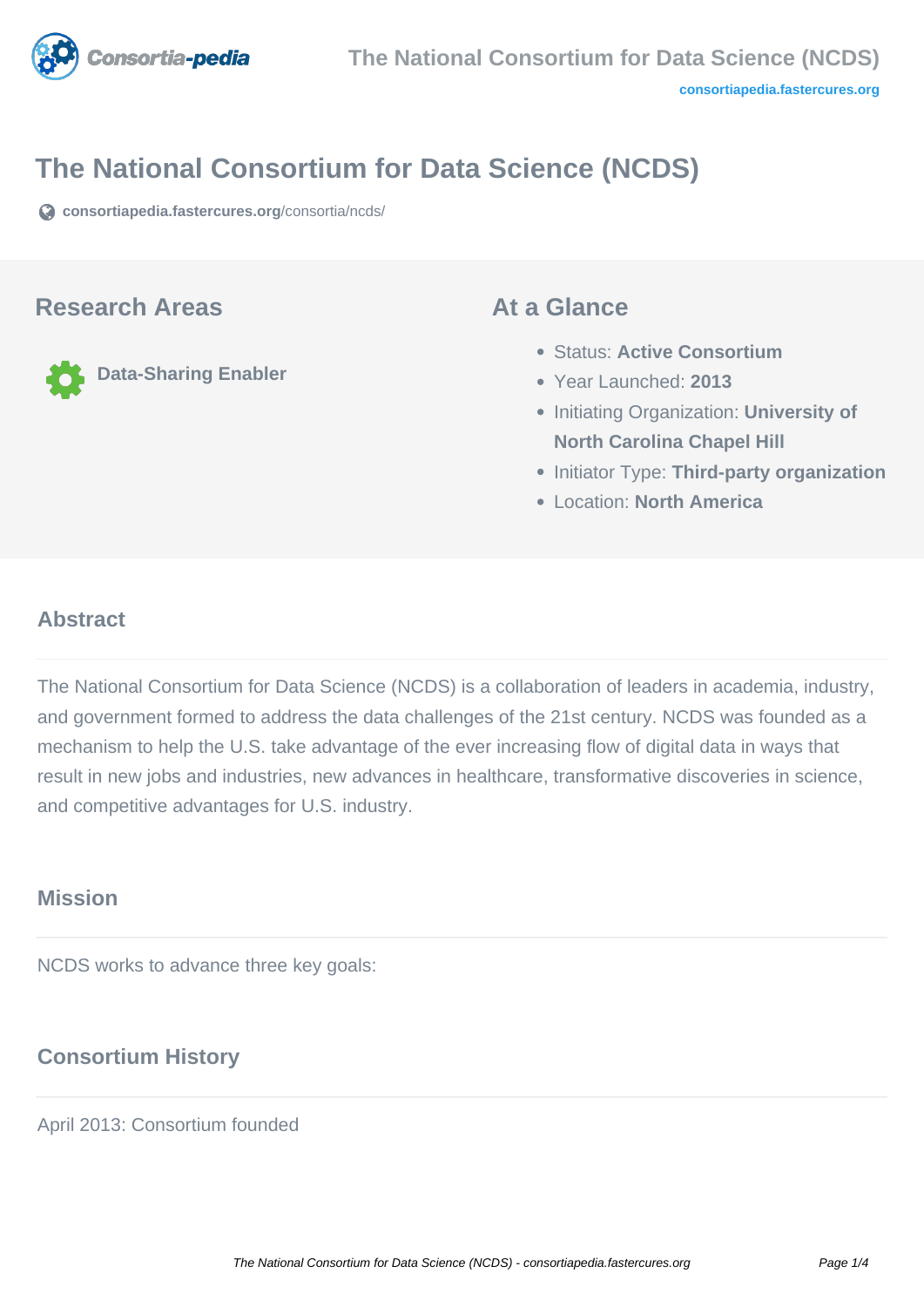

## **Structure & Governance**

Membership in NCDS is open to organizations in the business, academic, government, and nonprofit sectors. Membership provides organizations with the following opportunities:

## **Data Sharing**

The NCDS Data Observatory is a core element of NCDS. Its purpose is to create a diverse repository of very large datasets for NCDS members to use and share in support of the mission to advance data science. The Observatory will provide a place for those interested in the science of data to form a community to exchange tools, approaches, data, and other relevant information. Its shared, distributed infrastructure will give researchers the space to develop the theoretical underpinnings to inform data science advances.

 The Observatory will be the foundation for the NCDS Data Laboratory, a virtual lab that will provide data science researchers with access to the emerging tools and physical infrastructure they need to test radically new techniques for storing, sharing, analyzing, transforming, and visualizing data.

 The Data Observatory will evolve as NCDS grows. NCDS members are encouraged to contribute to the NCDS Data Observatory by submitting ideas for additional resources to add.

#### **Impact/Accomplishment**

Annually NCDS announces a call for proposals for the Data Fellows Exchange Program to provide faculty members from NCDS academic partner institutions the opportunity to receive funding to help support research on novel and innovative data science and data-focused business problems.

#### **Links/Social Media Feed**

Homepage <http://data2discovery.org/> Twitter **<https://twitter.com/thencds>** Facebook <https://www.facebook.com/thencds>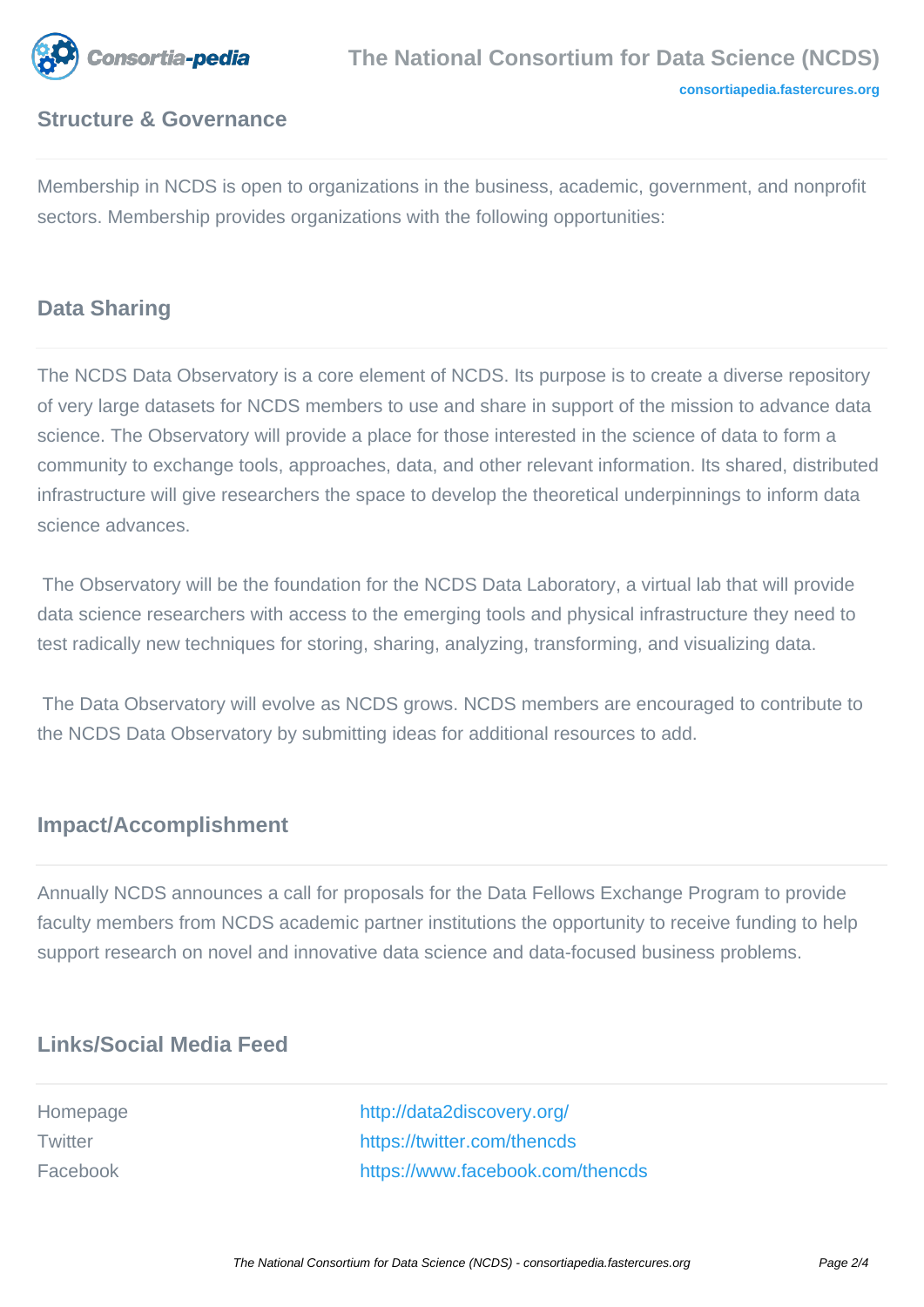

**[consortiapedia.fastercures.org](http://consortiapedia.fastercures.org/)**

LinkedIn [https://www.linkedin.com/company/the-national](https://www.linkedin.com/company/the-national-consortium-for-data-science)[consortium-for-data-science](https://www.linkedin.com/company/the-national-consortium-for-data-science)

# **Points of Contact**

Stanley C. Ahalt, Ph.D. Director, RENCI Professor, Department of Computer Science University of North Carolina, Chapel Hill 100 Europa Drive, Suite 540 Chapel Hill, NC 27517 phone: 919-445-9641

# **Sponsors & Partners**

Cisco Systems **Deloitte** Drexel University Duke University EMC Corporation General Electric Company IBM **MCNC** North Carolina State University Renaissance Computing Institute Research Triangle Institute International University of North Carolina at Chapel Hill University of North Carolina at Charlotte University of North Carolina General Administration University of North Carolina Greensboro

Updated: **04/22/2016**